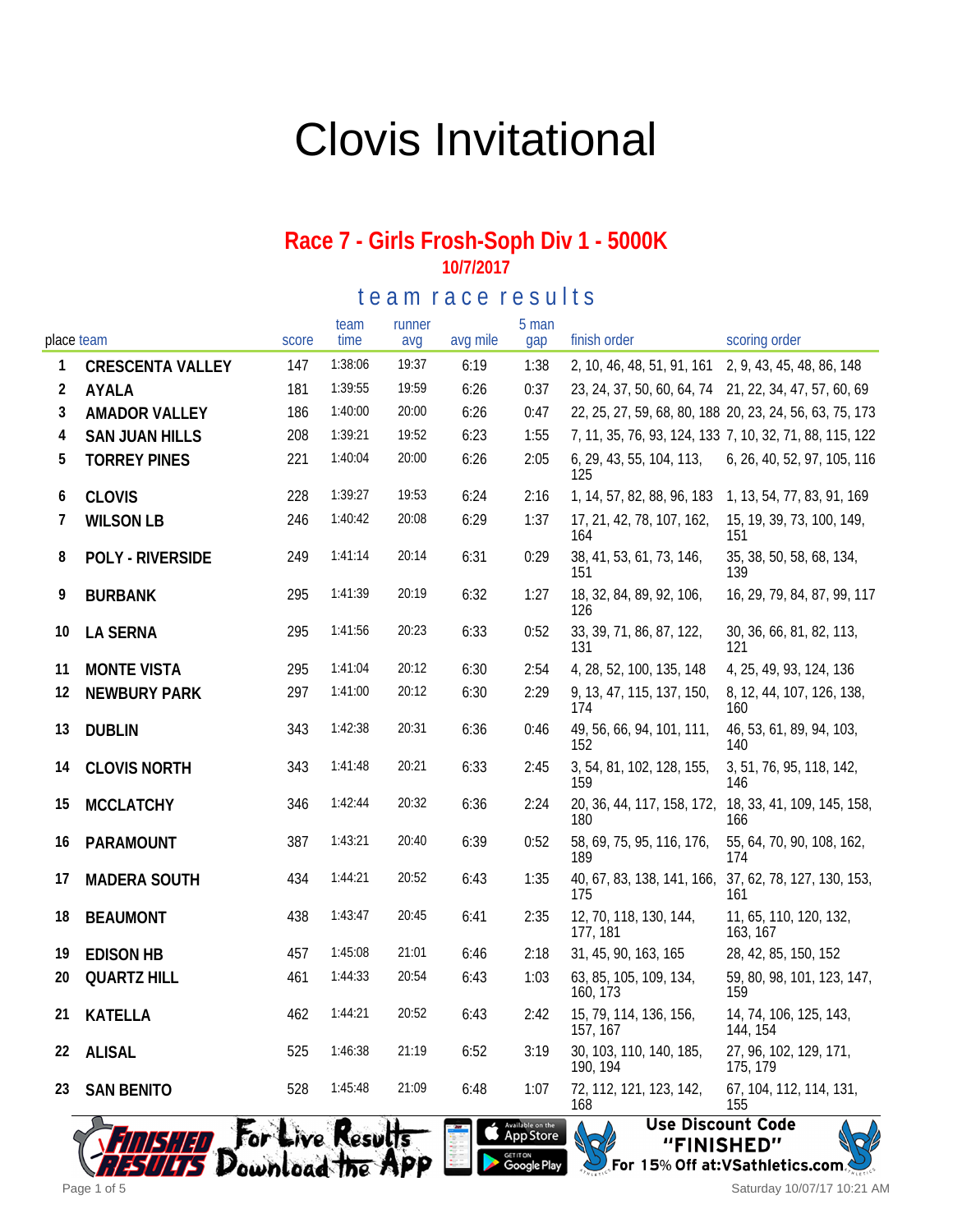#### **Race 7 - Girls Frosh-Soph Div 1 - 5000K 10/7/2017**

#### te a m r a c e r e s ults

| place team |                           | score | team<br>time | runner<br>avg | avg mile | 5 man<br>gap | finish order                        | scoring order                                         |
|------------|---------------------------|-------|--------------|---------------|----------|--------------|-------------------------------------|-------------------------------------------------------|
| 24         | ARMIJO                    | 558   | 1:48:52      | 21:46         | 7:00     | 4:16         | 19, 34, 178, 184, 191               | 17, 31, 164, 170, 176                                 |
| 25         | HEMET                     | 585   | 1:46:48      | 21:21         | 6:52     | 0:49         | 98, 119, 129, 139, 147,<br>149, 193 | 92, 111, 119, 128, 135,<br>137, 178                   |
| 26         | EL RANCHO                 | 679   | 1:49:38      | 21:55         | 7:03     | 2:12         | 77, 145, 154, 179, 182,<br>186, 192 | 72, 133, 141, 165, 168,<br>172, 177                   |
| 27         | <b>SPANISH SPRINGS NV</b> | 679   | 1:53:09      | 22:38         | 7:17     | 6:12         |                                     | 5, 170, 171, 195, 196, 197 5, 156, 157, 180, 181, 182 |
|            | DNP EASTSIDE              |       | 22:19        | 22:19         | 7:11     |              | 169                                 | 1 Runner                                              |
|            | DNP EL CAMINO REAL LA     |       | 38:21        | 19:10         | 6:10     |              | 8, 16                               | 2 Runners                                             |
|            | DNP FOLSOM                |       | 42:00        | 21:00         | 6:45     |              | 62, 143                             | 2 Runners                                             |
|            | DNP SHELDON               |       | 42:42        | 21:21         | 6:52     |              | 97, 153                             | 2 Runners                                             |
|            | DNP NEWPORT HARBOR        |       | 1:23:01      | 20:45         | 6:40     |              | 26, 99, 108, 120                    | 4 Runners                                             |
|            | DNP FRANKLIN (ELK GROVE)  |       | 1:26:33      | 21:38         | 6:58     |              | 65, 127, 132, 187                   | 4 Runners                                             |

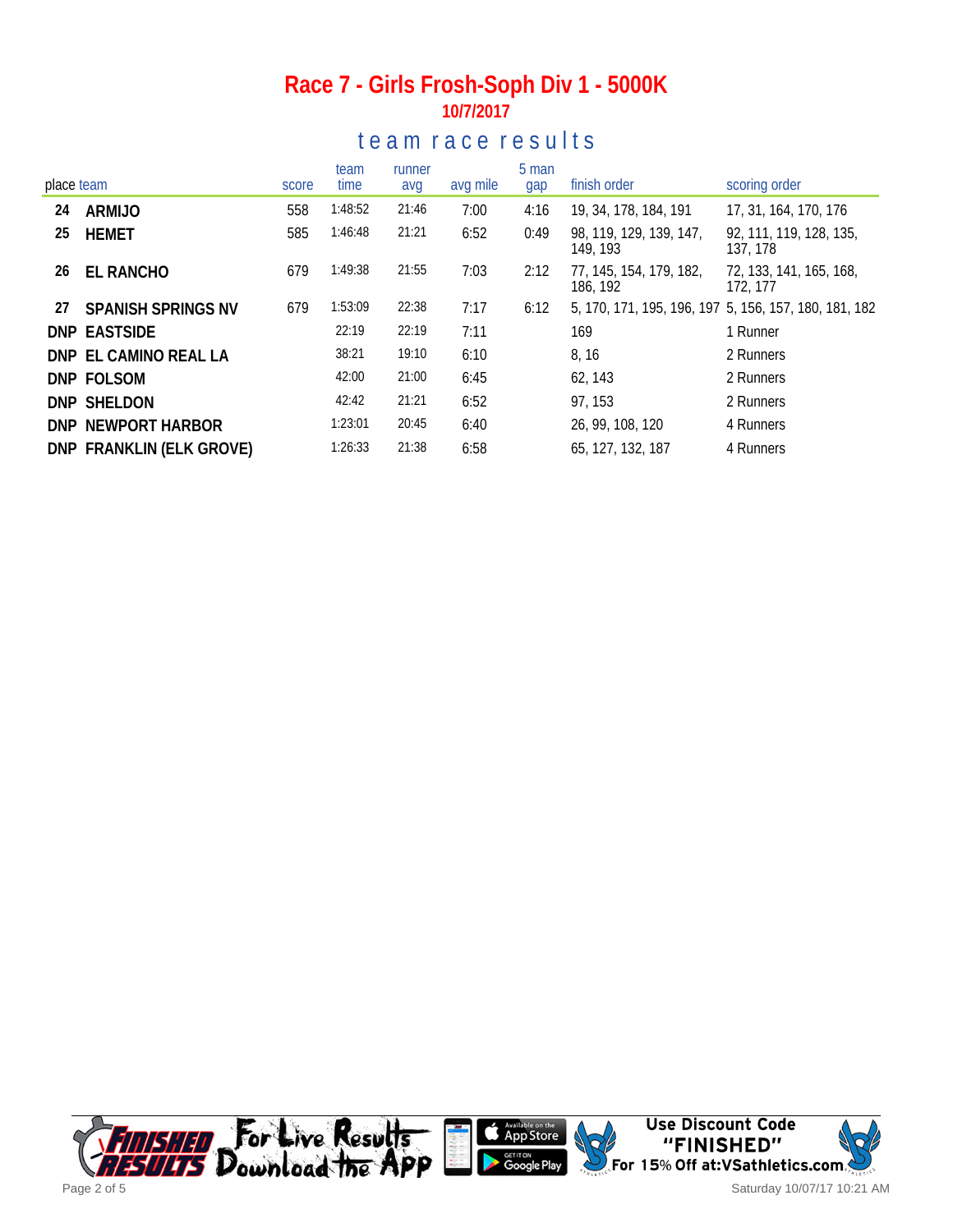# Clovis Invitational

## **Race 7 - Girls Frosh-Soph Div 1 - 5000K 10/7/2017**

### individual race results

| place          | name                        |                   | grade school         | time       | points                   | place | name                    |    | grade school         | time points |     |
|----------------|-----------------------------|-------------------|----------------------|------------|--------------------------|-------|-------------------------|----|----------------------|-------------|-----|
| 1              | OLIVIA HERRERA              | 11                | Clovis               | 18:30.9    | $\overline{\phantom{0}}$ | 35    | <b>HEATHER JOHNSON</b>  | 12 | San Juan Hills       | 19:55.9     | 32  |
| 2              | CAITLYN COUCH               | 12                | Crescenta Valley     | 18:33.9    | $\overline{2}$           | 36    | <b>ASHLEY REID</b>      | 12 | McClatchy            | 19:56.1     | 33  |
| 3              | <b>BLAYNEY DOLAN</b>        | 12                | Clovis North         | 18:35.4    | 3                        | 37    | <b>SHAINA BERK</b>      | 9  | Ayala                | 19:59.9     | 34  |
| 4              | <b>KELLY WILSON</b>         | 10                | Monte Vista          | 18:35.6    | 4                        | 38    | ELENA UMANA             | 10 | Poly - Riverside     | 20:01.4     | 35  |
| 5              | ALEXIS MELENDREZ            | 12                | Spanish Springs NV   | 18:46.5    | 5                        | 39    | <b>REMY VIGIL</b>       | 9  | La Serna             | 20:01.7     | 36  |
| 6              | <b>ISABELLA AGUIAR</b>      | 12                | <b>Torrey Pines</b>  | 18:52.5    | 6                        | 40    | DARIANA MIRAMONTES      | 10 | Madera South         | 20:02.3     | 37  |
| $\overline{1}$ | <b>KATIE HANSEN</b>         | 11                | San Juan Hills       | 18:55.6    | 7                        | 41    | <b>KALISTA TIBBELS</b>  | 9  | Poly - Riverside     | 20:05.2     | 38  |
| 8              | JICEL FERNANDEZ-<br>RAMIREZ | 11                | El Camino Real LA    | 18:59.2    |                          | 42    | RYAN MAYO               | 10 | Wilson LB            | 20:05.5     | 39  |
| 9              | <b>FIONA HAWKINS</b>        | 9                 | Newbury Park         | 19:01.5    | 8                        | 43    | <b>PAIGE ENDRES</b>     | 9  | <b>Torrey Pines</b>  | 20:06.9     | 40  |
| 10             | <b>NAILA ORTIZ</b>          | 12                | Crescenta Valley     | 19:02.2    | 9                        | 44    | <b>JULIA HECKY</b>      | 9  | McClatchy            | 20:06.9     | 41  |
| 11             | KIRSTEN BREHMER             | 10                | San Juan Hills       | 19:03.2    | 10                       | 45    | <b>HANNAH GALLEGOS</b>  | 12 | Edison HB            | 20:08.1     | 42  |
| 12             | AERIEL MADRIGAL             | 11                | Beaumont             | 19:05.4    | 11                       | 46    | SOPHIA ATIN             | 10 | Crescenta Valley     | 20:08.1     | 43  |
| 13             | ARCHANA MOHANDAS            | 10                | Newbury Park         | 19:09.2    | 12                       | 47    | <b>ALEXIA BOLANOS</b>   | 12 | Newbury Park         | 20:09.1     | 44  |
| 14             | <b>MCKENNA LEWIS</b>        | 12                | Clovis               | 19:09.6    | 13                       | 48    | SAMANTHA MOORE          | 10 | Crescenta Valley     | 20:09.7     | 45  |
| 15             | <b>SUSET MALDONADO</b>      | 12                | Katella              | 19:11.4 14 |                          | 49    | DANIELLE HAN            | 11 | Dublin               | 20:09.8     | 46  |
| 16             | <b>CAROLINE BATES</b>       | 9                 | El Camino Real LA    | 19:22.2    |                          | 50    | <b>ALLISON OH</b>       | 12 | Ayala                | 20:12.4     | 47  |
| 17             | ALIYA MESIHOVICH            | 10                | <b>Wilson LB</b>     | 19:22.3    | 15                       | 51    | MCKENNA HEEG            | 9  | Crescenta Valley     | 20:12.7     | 48  |
| 18             | SOL FERNANDEZ               | 10                | <b>Burbank</b>       | 19:22.8    | 16                       | 52    | KARALYN SAWCHUK         | 12 | Monte Vista          | 20:12.9     | 49  |
| 19             | <b>MADISON DENNY</b>        | 9                 | Armijo               | 19:29.1    | 17                       | 53    | KALEA IBARRA            | 12 | Poly - Riverside     | 20:15.4     | 50  |
| 20             | CLARISSA NOWAG-             | 12                | McClatchy            | 19:33.0    | 18                       | 54    | <b>TIFFINY JONES</b>    | 12 | Clovis North         | 20:15.8     | 51  |
|                | <b>NELSON</b>               |                   |                      |            |                          | 55    | <b>ALISON APPELGATE</b> | 11 | <b>Torrey Pines</b>  | 20:16.5     | 52  |
| 21             | SABRINA DEL BELLO           | 12                | Wilson LB            | 19:37.6    | 19                       | 56    | ANGELA HUANG            | 12 | Dublin               | 20:16.9     | 53  |
| 22             | <b>JULIETTE FLETCHER</b>    | 12                | <b>Amador Valley</b> | 19:39.4    | 20                       | 57    | <b>MEGAN DEAN</b>       | 12 | Clovis               | 20:17.1     | 54  |
| 23             | <b>ERIN FACENDA</b>         | 11                | Ayala                | 19:41.3    | 21                       | 58    | REBECCA MEJIA           | 10 | Paramount            | 20:17.7     | 55  |
| 24             | <b>CADENCE CHANG</b>        | 9                 | Ayala                | 19:42.6    | 22                       | 59    | KAITLIN CARTRWRIGHT     | 12 | <b>Amador Valley</b> | 20:18.1     | 56  |
| 25             | <b>DERICA SU</b>            | 10                | <b>Amador Valley</b> | 19:47.5    | 23                       | 60    | <b>MAKENA MORRIS</b>    | 12 | Ayala                | 20:19.1     | 57  |
| 26             | <b>ISA GLASSEN</b>          | 9                 | Newport Harbor       | 19:48.5    |                          | 61    | HELENA VALDEZ           | 11 | Poly - Riverside     | 20:21.0     | 58  |
| 27             | <b>BECKY LAURENCE</b>       | 11                | <b>Amador Valley</b> | 19:48.9    | 24                       | 62    | <b>MARIAM SAMARA</b>    | 11 | Folsom               | 20:21.9     |     |
| 28             | SIDNEY ISOM                 | 11                | Monte Vista          | 19:50.4    | 25                       | 63    | <b>DESIREE NOLLS</b>    | 10 | Quartz Hill          | 20:22.5     | 59  |
| 29             | <b>VANESSA BEELER</b>       | 12                | <b>Torrey Pines</b>  | 19:50.8    | 26                       | 64    | <b>CLAIRE GAGLIO</b>    | 10 | Ayala                | 20:23.4     | 60  |
| 30             | YESENIA ESPINOZA            | 11                | Alisal               | 19:50.8    | 27                       | 65    | <b>KAILA BISHOP</b>     | 12 | Franklin (Elk Grove) | 20:24.3     |     |
| 31             | <b>AVERY DORFF</b>          | 12                | <b>Edison HB</b>     | 19:52.3    | 28                       | 66    | ADITI JAGANNATHAN       | 10 | Dublin               | 20:24.7     | -61 |
| 32             | <b>NOEMI APREZA</b>         | 12                | <b>Burbank</b>       | 19:54.2    | 29                       | 67    | PERLA JIMENEZ           | 11 | Madera South         | 20:25.9     | 62  |
| 33             | ALEXIS SAUCEDO              | 11                | La Serna             | 19:54.5    | 30                       | 68    | SURABHI KUMAR           | 11 | <b>Amador Valley</b> | 20:26.9     | 63  |
| 34             | RITA MAYORGA                | $12 \overline{ }$ | Armijo               | 19:54.7    | 31                       | 69    | ALEJANDRA AYALA         | 9  | Paramount            | 20:27.2     | -64 |





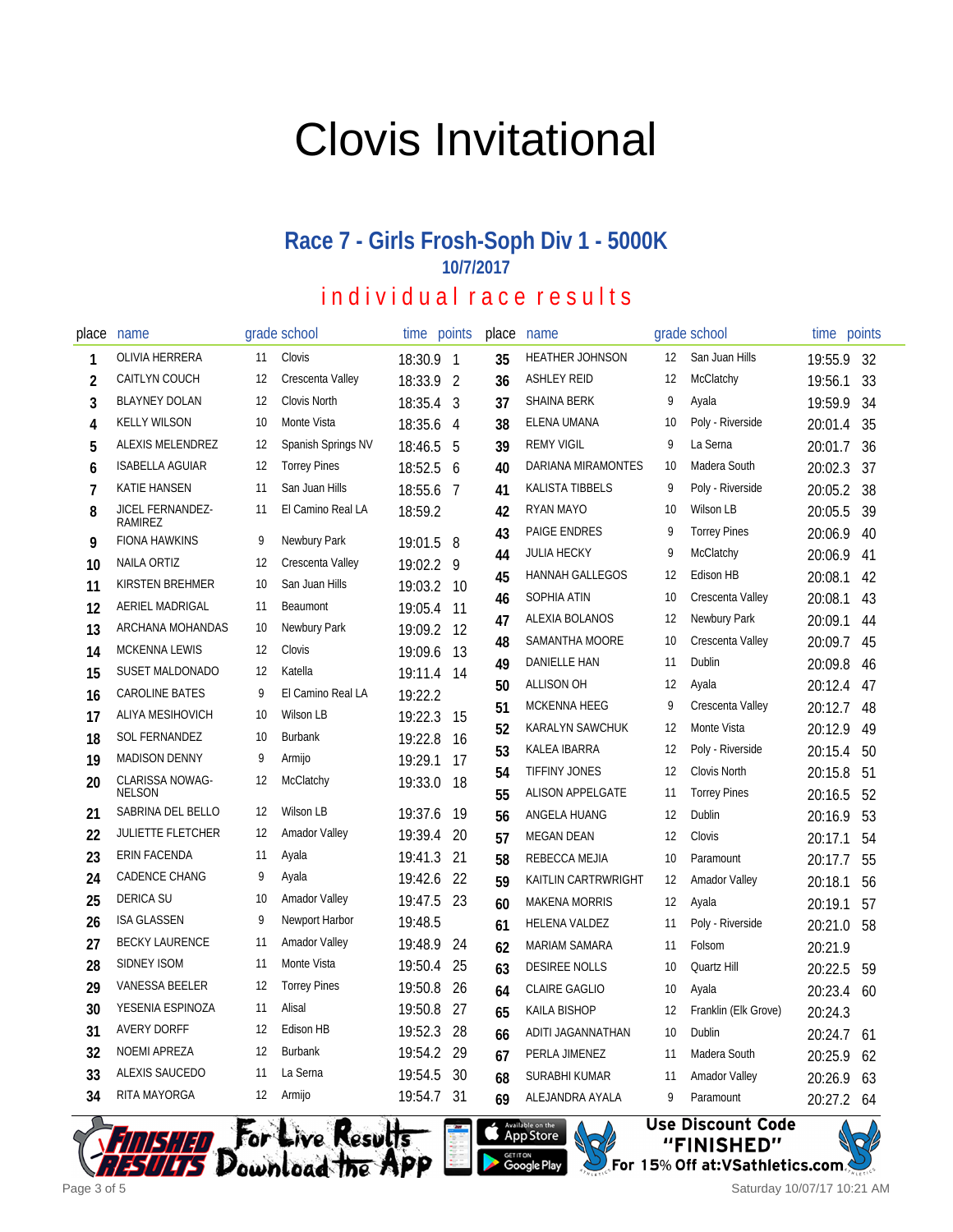#### **Race 7 - Girls Frosh-Soph Div 1 - 5000K 10/7/2017**

#### individual race results

| place | name                     |    | grade school         | time points |     | place | name                    |    | grade school         | time points |     |
|-------|--------------------------|----|----------------------|-------------|-----|-------|-------------------------|----|----------------------|-------------|-----|
| 70    | <b>BRIANNA MACIAS</b>    | 11 | Beaumont             | 20:27.9     | 65  | 112   | MARIAH CHANGCO          | 11 | San Benito           | 21:04.5     | 104 |
| 71    | <b>MAYA CASTILLO</b>     | 11 | La Serna             | 20:28.6     | 66  | 113   | HABEEBA KAMEL           | 12 | <b>Torrey Pines</b>  | 21:05.9     | 105 |
| 72    | LAUREN OKAMOTO           | 9  | San Benito           | 20:31.1     | 67  | 114   | DIANA ROMERO            | 11 | Katella              | 21:09.1     | 106 |
| 73    | SARAH HELFAND            | 9  | Poly - Riverside     | 20:31.3     | 68  | 115   | <b>KATIE ROSE</b>       | 11 | Newbury Park         | 21:09.6     | 107 |
| 74    | JEANIE COX               | 12 | Ayala                | 20:32.2     | 69  | 116   | FERNANDA CORONA         | 12 | Paramount            | 21:10.6     | 108 |
| 75    | BRYANNA MACIAS           | 12 | Paramount            | 20:33.9     | 70  | 117   | <b>JUSTINE KANZLER</b>  | 11 | McClatchy            | 21:10.9     | 109 |
| 76    | SOLEI SARMIENTO          | 11 | San Juan Hills       | 20:35.6     | 71  | 118   | <b>MARILYN COX</b>      | 12 | Beaumont             | 21:12.5     | 110 |
| 77    | <b>JESSICA HERNANDEZ</b> | 11 | El Rancho            | 20:36.8     | 72  | 119   | JADE MORILLO            | 11 | Hemet                | 21:14.1     | 111 |
| 78    | <b>RUBY PROSSER</b>      | 11 | Wilson LB            | 20:37.1     | 73  | 120   | <b>CLAIRE BACON</b>     | 11 | Newport Harbor       | 21:15.4     |     |
| 79    | PAOLA GAMEZ              | 11 | Katella              | 20:37.1     | 74  | 121   | SAMANTHA CORTEZ         | 12 | San Benito           | 21:16.6     | 112 |
| 80    | ASHLEY BAUDIN            | 11 | <b>Amador Valley</b> | 20:38.8     | 75  | 122   | LAURA CAMACHO           | 12 | La Serna             | 21:17.2     | 113 |
| 81    | <b>DEMI KOPINSKI</b>     | 11 | <b>Clovis North</b>  | 20:39.8     | 76  | 123   | <b>MAKENNA PARKS</b>    | 12 | San Benito           | 21:17.7     | 114 |
| 82    | KILEY BUTCHERT           | 9  | Clovis               | 20:42.2 77  |     | 124   | <b>KEATON HODGES</b>    | 11 | San Juan Hills       | 21:17.9     | 115 |
| 83    | <b>JAYDAH AGUILAR</b>    | 9  | Madera South         | 20:42.5     | 78  | 125   | <b>EVA MOUNTZOURIS</b>  | 10 | <b>Torrey Pines</b>  | 21:18.1     | 116 |
| 84    | <b>JORDAN DELGADO</b>    | 10 | <b>Burbank</b>       | 20:43.8     | -79 | 126   | LYDIA FORSYTH           | 11 | <b>Burbank</b>       | 21:18.4     | 117 |
| 85    | <b>GRACE RITCHIE</b>     | 9  | Quartz Hill          | 20:45.1     | 80  | 127   | <b>SYDNEY DAVIES</b>    | 10 | Franklin (Elk Grove) | 21:19.1     |     |
| 86    | <b>JULIANA ROBLES</b>    | 9  | La Serna             | 20:45.3     | 81  | 128   | <b>TAYLOR SIMONIAN</b>  | 10 | Clovis North         | 21:20.9     | 118 |
| 87    | NATALIA INTERIANO        | 9  | La Serna             | 20:46.8     | 82  | 129   | ARRIANA FELIX           | 11 | Hemet                | 21:21.0     | 119 |
| 88    | NATALIE CURTIS           | 12 | Clovis               | 20:47.2     | 83  | 130   | <b>KAYLA SASSER</b>     | 10 | Beaumont             | 21:21.1     | 120 |
| 89    | RAELENE ALDANA           | 11 | <b>Burbank</b>       | 20:48.5     | 84  | 131   | ALESSANDRA AREVALO      | 12 | La Serna             | 21:21.2 121 |     |
| 90    | <b>LAUREN HAMEL</b>      | 12 | Edison HB            | 20:49.0     | 85  | 132   | <b>KEIKO HELMICK</b>    | 10 | Franklin (Elk Grove) | 21:21.8     |     |
| 91    | <b>GABY BORRAEZ</b>      | 11 | Crescenta Valley     | 20:49.7     | 86  | 133   | ALYSSA ANZALONE         | 12 | San Juan Hills       | 21:24.8     | 122 |
| 92    | <b>JAMIE LEVIN</b>       | 11 | <b>Burbank</b>       | 20:50.2     | 87  | 134   | <b>LARI SMITH</b>       | 12 | Quartz Hill          | 21:25.7     | 123 |
| 93    | <b>MADY SIU</b>          | 12 | San Juan Hills       | 20:51.4     | 88  | 135   | <b>EMILY HORA</b>       | 10 | Monte Vista          | 21:29.9     | 124 |
| 94    | <b>REESE WIX</b>         | 12 | Dublin               | 20:51.5     | 89  | 136   | ANNIE QUACH             | 12 | Katella              | 21:30.5     | 125 |
| 95    | MARICARMEN AYALA         | 12 | Paramount            | 20:51.8     | 90  | 137   | ALYSSA BOEDIGHEIMER     | 12 | Newbury Park         | 21:30.7     | 126 |
| 96    | <b>JORDYN OHASHI</b>     | 12 | Clovis               | 20:52.3     | 91  | 138   | MARIA AGUILAR           | 11 | Madera South         | 21:33.0     | 127 |
| 97    | MICHAELA ANDREWS         | 11 | Sheldon              | 20:52.4     |     | 139   | <b>DESTINY RAMSEY</b>   | 9  | Hemet                | 21:36.3     | 128 |
| 98    | JOCELYN LOPEZ            | 12 | Hemet                | 20:53.8     | 92  | 140   | MARLENE DELGADO         | 9  | Alisal               | 21:37.1     | 129 |
| 99    | <b>HAILEY SIMON</b>      | 9  | Newport Harbor       | 20:55.2     |     | 141   | PAOLA CRUZ              | 10 | Madera South         | 21:37.7     | 130 |
| 100   | NICOLE LEUNG             | 10 | Monte Vista          | 20:55.3     | 93  | 142   | <b>HAILEY CROSS</b>     | 11 | San Benito           | 21:38.4 131 |     |
| 101   | EVELYN MOREHEAD          | 12 | Dublin               | 20:56.0 94  |     | 143   | MCKAYLA HODSON          | 11 | Folsom               | 21:38.6     |     |
| 102   | ALYSSA GALLEGOS          | 11 | Clovis North         | 20:56.2 95  |     | 144   | <b>GRACE SWARTZ</b>     | 9  | Beaumont             | 21:41.0     | 132 |
| 103   | NADIA PEREZ              | 12 | Alisal               | 20:57.2 96  |     | 145   | <b>DESTINY RIVERA</b>   | 11 | El Rancho            | 21:41.1     | 133 |
| 104   | <b>EMMA LARGERIE</b>     | 12 | <b>Torrey Pines</b>  | 20:57.6     | 97  | 146   | <b>KEYSHA LUSK</b>      | 12 | Poly - Riverside     | 21:42.5     | 134 |
| 105   | SARAH COLLIER            | 10 | Quartz Hill          | 20:57.8     | 98  | 147   | <b>LILY STEINER</b>     | 11 | Hemet                | 21:43.0     | 135 |
| 106   | SHALOM MEJIA             | 11 | Burbank              | 20:59.3     | 99  | 148   | JOJO LEE                | 10 | Monte Vista          | 21:43.9     | 136 |
| 107   | DARIA RABY               | 12 | Wilson LB            | 21:00.1     | 100 | 149   | DELANEY DOYLE           | 10 | Hemet                | 21:44.9     | 137 |
| 108   | <b>EMMA KUBIAK</b>       | 9  | Newport Harbor       | 21:02.3     |     | 150   | <b>GRETCHEN SLATTUM</b> | 10 | Newbury Park         | 21:47.8     | 138 |
| 109   | MARITZA ACOSTA           | 9  | Quartz Hill          | 21:02.7     | 101 | 151   | TERESA RANGEL           | 11 | Poly - Riverside     | 21:48.2     | 139 |
| 110   | <b>DIANA GARCIA</b>      | 12 | Alisal               | 21:02.8     | 102 | 152   | <b>SYDNEY TRAN</b>      | 9  | Dublin               | 21:48.7     | 140 |
| 111   | SHELBY PIEGARO           | 11 | Dublin               | 21:02.9 103 |     | 153   | CARMEN ITURRIAGA        | 10 | Sheldon              | 21:49.9     |     |







Saturday 10/07/17 10:21 AM